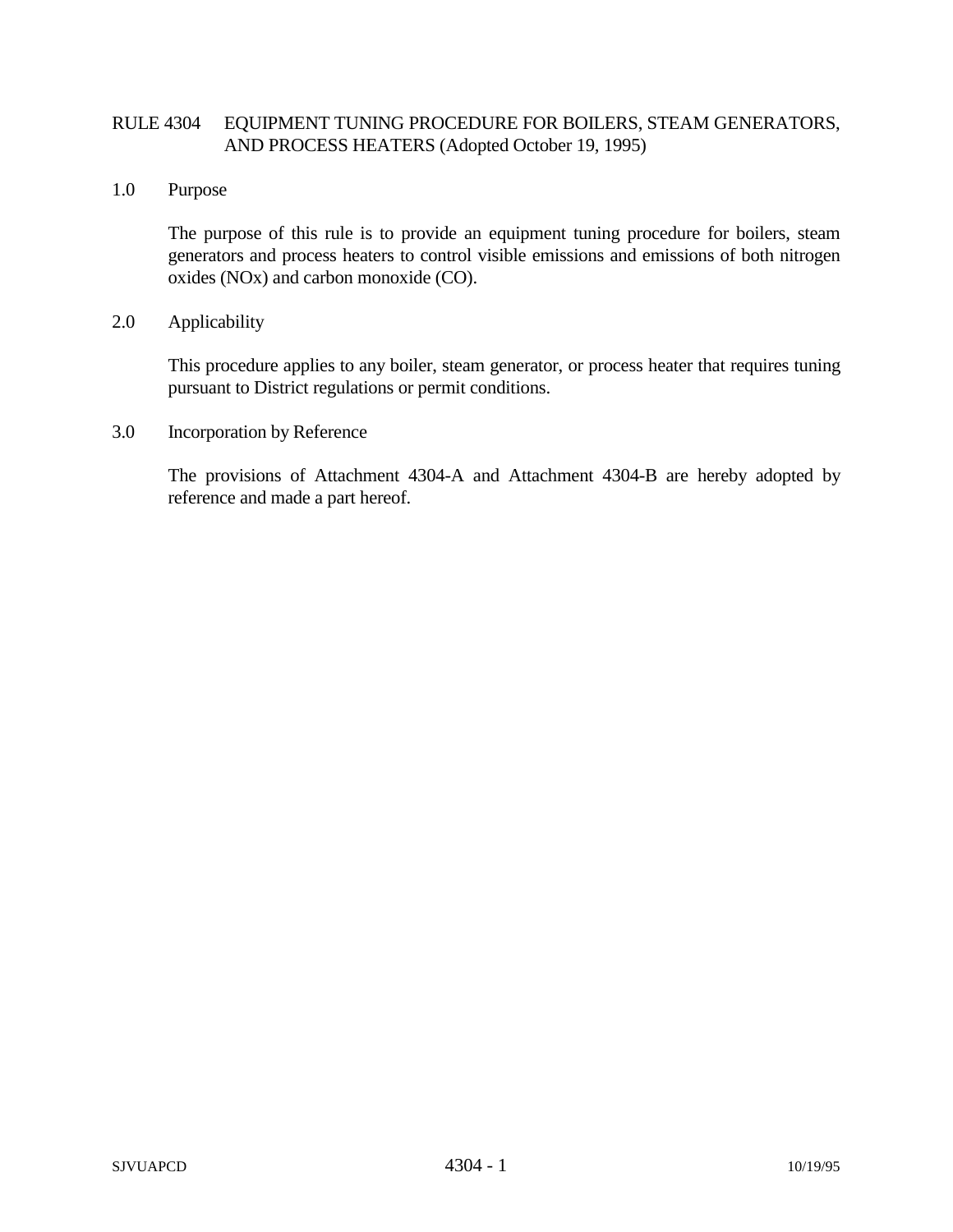## Attachment 4304-A Equipment Tuning Procedure<sup>1</sup> for Mechanical Draft Boilers, Steam Generators, and Process Heaters

Nothing in this Tuning Procedure shall be construed to require any act or omission that would result in unsafe conditions or would be in violation of any regulation or requirement established by Factory Mutual, Industrial Risk Insurers, National Fire Prevention Association, the California Department of Industrial Relations (Occupational Safety and Health Division), the Federal Occupational Safety and Health Administration, or other relevant regulations and requirements.

A different tuning procedure may be used if it produces equivalent results. Should a different tuning procedure be used, a copy of this procedure should be kept with the unit records for two years and made available to the District personnel on request.

- 1. Operate the unit at the firing rate most typical of normal operation. If the unit experiences significant load variations during normal operation, operate it at its average firing rate.
- 2. At this firing rate, record stack gas temperature, oxygen concentration, and CO concentration (for gaseous fuels) or smoke spot number<sup>2</sup> (for liquid fuels), and observe flame conditions after unit operation stabilizes at the firing rate selected. If the excess oxygen in the stack gas is at the lower end of the range of typical minimum values<sup>3</sup>, and if CO emissions are low and there is no smoke, the unit is probably operating at near optimum efficiency - at this particular firing rate. However, complete the remaining portion of this procedure to determine whether still lower oxygen levels are practical.
- 3. Increase combustion air flow to the furnace until stack gas oxygen levels increase by one to two percent over the level measured in Step 2. As in Step 2, record the stack gas temperature, CO concentration (for gaseous fuels) or smoke spot number (for liquid fuels), and observe flame conditions for these higher oxygen levels after boiler operation stabilizes.
- 4. Decrease combustion air flow until the stack gas oxygen concentration is at the level measured in step 2. From this level gradually reduce the combustion air flow, in small increments. After each increment, record the stack gas temperature, oxygen concentration,

 $\mathbf{1}$ 

<sup>&</sup>lt;sup>1</sup> This tuning procedure is based on a tune-up procedure developed by KVB, Inc. for EPA.<br><sup>2</sup> The smoke-spot number can be determined with ASTM test method D-2156 or with the Bacharach method. ASTM test method D-2156 is included is included in a tune-up kit that can be purchased from the

Bacharach Company.<br>3 Typical minimum oxygen levels for boilers at high firing rates are:

<sup>1.</sup> For natural gas: 0.5 - 3%

<sup>2.</sup> For liquid fuels: 2 - 4%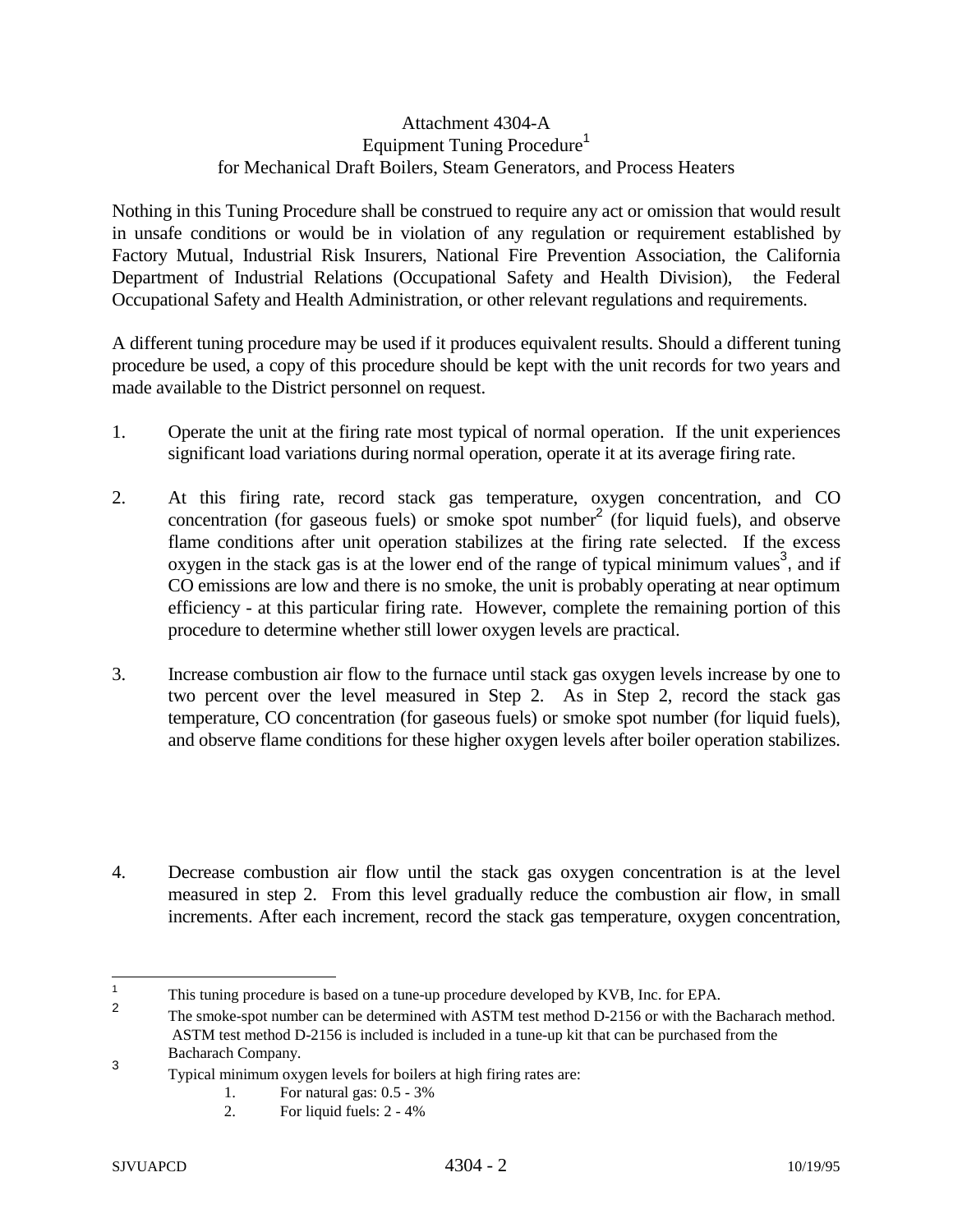CO concentration (for gaseous fuels) and smoke-spot number (for liquid fuels). Also, observe the flame and record any changes in its condition.

- 5. Continue to reduce combustion air flow stepwise, until one of these limits is reached:
	- a. Unacceptable flame conditions such as flame impingement on furnace walls or burner parts, excessive flame carryover, or flame instability.
	- b. Stack gas CO concentrations greater than 400 ppm.
	- c. Smoking at the stack.
	- d. Equipment-related limitations such as low windbox/furnace pressure differential, built in air-flow limits, etc.
- 6. Develop an  $O_2/CO$  curve (for gaseous fuels) or  $O_2$ /smoke curve (for liquid fuels) similar to those shown in Figures 1 and 2 using the excess oxygen and CO or smoke-spot number data obtained at each combustion air flow setting.
- 7. From the curves prepared in Step 6, find the stack gas oxygen levels where the CO emissions or smoke-spot number equal the following values:

| Fuel               | Measurement         | Value     |
|--------------------|---------------------|-----------|
| Gaseous            | <b>CO</b> Emissions | $400$ ppm |
| $#1$ and $#2$ oils | smoke-spot number   | number 1  |
| $#4$ oil           | smoke-spot number   | number 2  |
| $#5$ oil           | smoke-spot number   | number 3  |
| Other oils         | smoke-spot number   | number 4  |

The above conditions are referred to as the CO or smoke thresholds, or as the minimum excess oxygen levels.

Compare this minimum value of excess oxygen to the expected value provided by the combustion unit manufacturer. If the minimum level found is substantially higher than the value provided by the combustion unit manufacturer, burner adjustments can probably be made to improve fuel and air mix, thereby allowing operations with less air.

8. Add 0.5 to 2.0 percent to the minimum excess oxygen level found in Step 7 and reset burner controls to operate automatically at this higher stack gas oxygen level. This margin above the minimum oxygen level accounts for fuel variations, variations in atmospheric conditions, load changes, and nonrepeatability or play in automatic controls.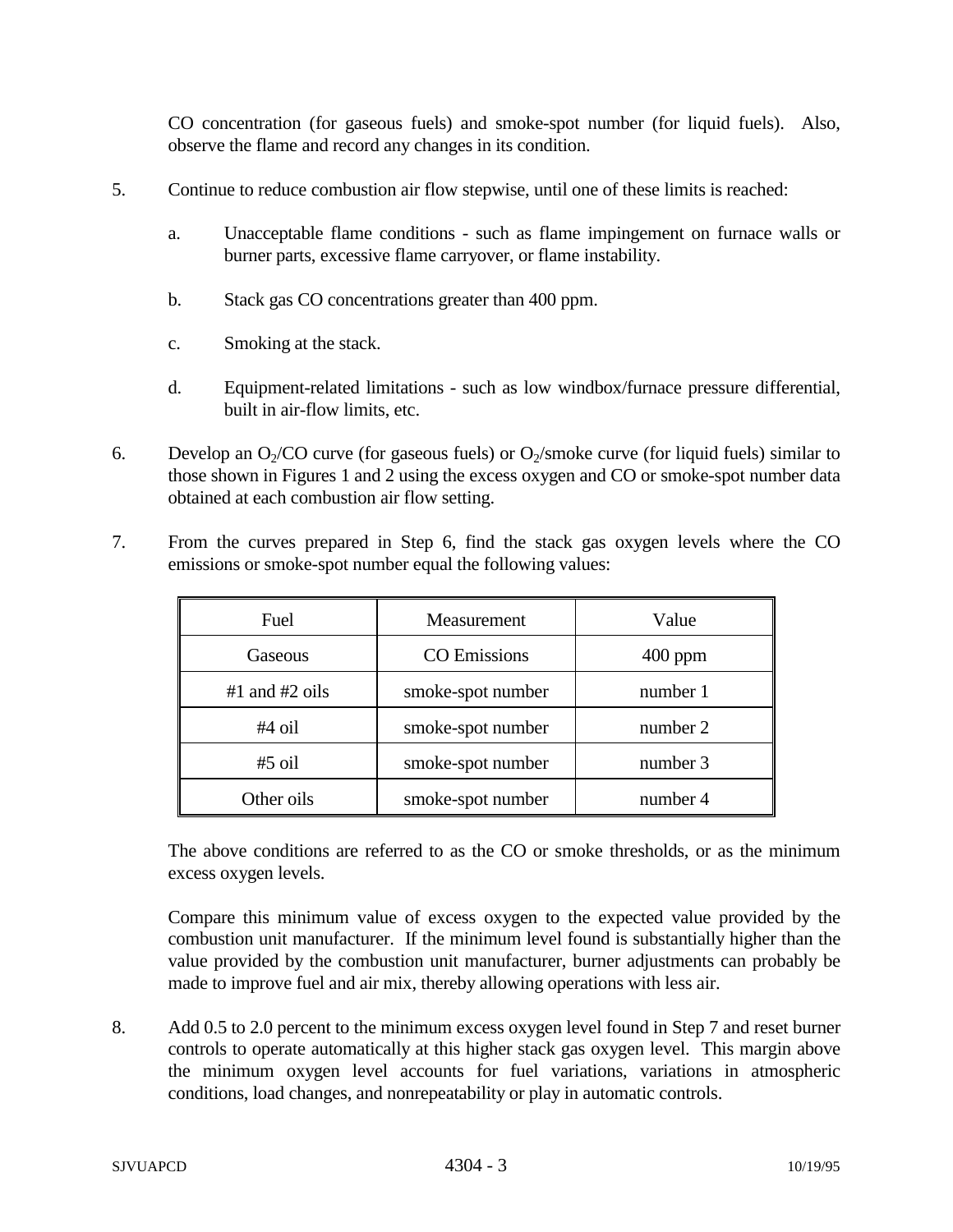- 9. If the load of the combustion unit varies significantly during normal operation, repeat Steps 1-8 for firing rates that represent the upper and lower limits of the range of the load. Because control adjustments at one firing rate may affect conditions at other firing rates, it may not be possible to establish the optimum excess oxygen level at all firing rates. If this is the case, choose the burner control settings that give best performance over the range of firing rates.If one firing rate predominates, setting should optimize conditions at the rate.
- 10. Verify that the new settings can accommodate the sudden load changes that may occur in daily operation without adverse effects. Do this by increasing and decreasing load rapidly while observing the flame and stack. If any of the conditions in step 5 result, reset the combustion controls to provide a slightly higher level of excess oxygen at the affected firing rates. Next verify these new settings in a similar fashion. Then make sure that the final control settings are recorded at steady-state operating conditions for future reference.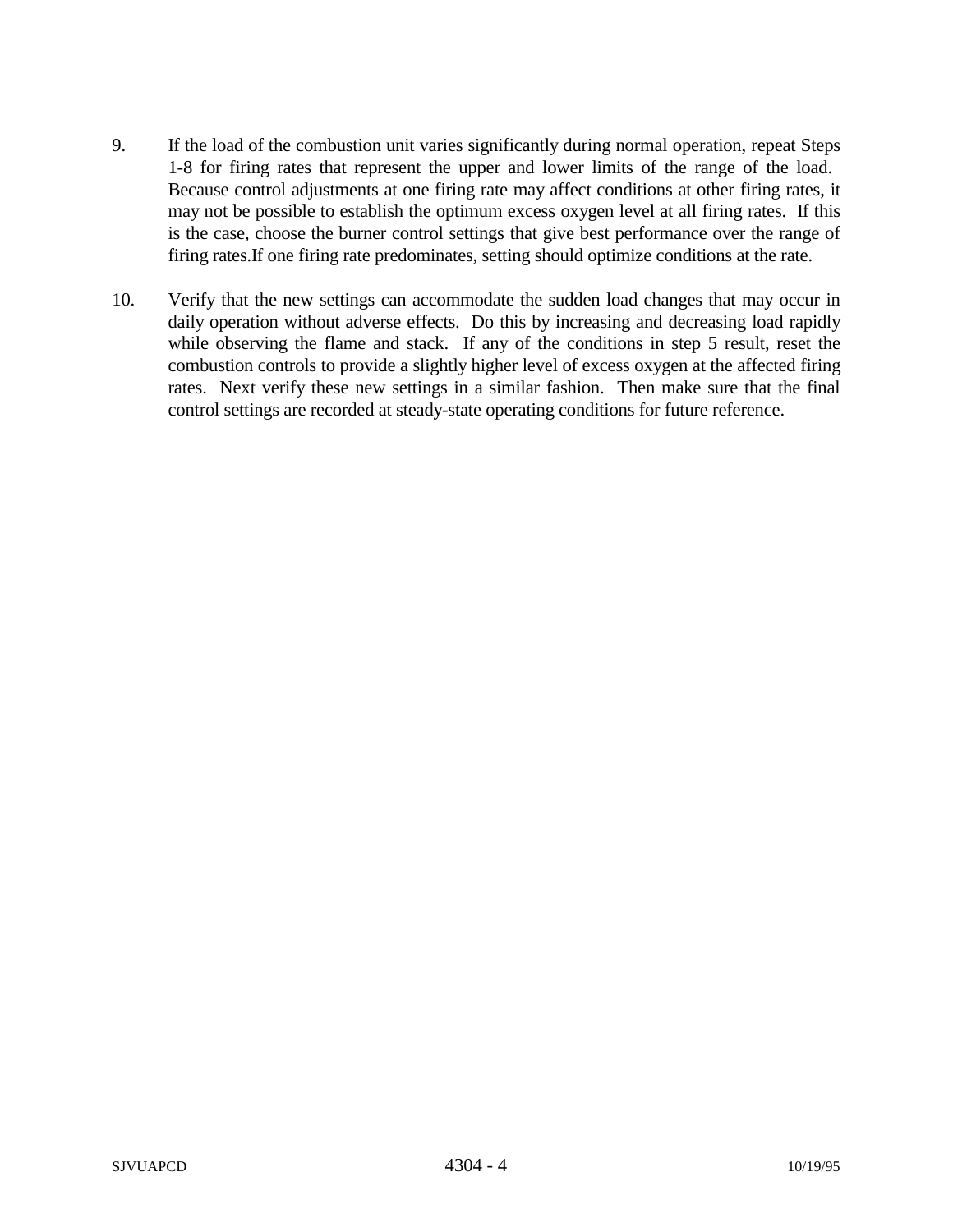## Attachment 4304-B Equipment Tuning Procedure for Natural and Induced Draft-Boilers, Steam Generators, and Process Heaters.

Nothing in this Tuning Procedure shall be construed to require any act or omission that would result in unsafe conditions or would be in violation of any regulation or requirement established by Factory Mutual, Industrial Risk Insurers, National Fire Prevention Association, the California Department of Industrial Relations (Occupational Safety and Health Division), the Federal Occupational Safety and Health Administration, or other relevant regulations and requirements.

A different tuning procedure may be used if it produces equivalent results. Should a different tuning procedure be used, a copy of this procedure should be kept with the unit records for two years and made available to the District personnel on request.

- 1. Preliminary Analysis
	- a. Check the Operating Pressure or Temperature. Operate the boiler, steam generator, or process heater at the lowest acceptable pressure or temperature that will satisfy the load demand. This will minimize heat and radiation losses. Determine the pressure or temperature that will be used as a basis for comparative combustion analysis before and after tuneup.
	- b. Check Operating Hours. Plan the workload so that the boiler, steam generator, or process heater operates only the minimum hours and days necessary to perform the work required. Fewer operating hours will reduce fuel use and emissions. For units requiring a tuneup to comply with the rule, a totalizing non-resettable fuel meter will be required for each fuel used and for each boiler, steam generator, and process heater to prove fuel consumption is less than the heat input limit in Btu per year specified in the rule.
	- c. Check Air Supply. Sufficient fresh air supply is essential to ensure optimum combustion and the area of air supply openings must be in compliance with applicable codes and regulations. Air openings must be kept wide open when the burner is firing and clean from restriction to flow.
	- d. Check Vent. Proper venting is essential to assure efficient combustion. Insufficient draft or overdraft promotes hazards and inefficient burning. Check to be sure that vent is in good condition, sized properly and with no obstructions.
	- e. Combustion Analysis. Perform an "as is" flue gas analysis  $(O_2, CO, CO_2, etc.)$  at high and low fire, if possible. In addition to data obtained from combustion analysis, also record the following:
		- i. Inlet fuel pressure at burner (at high and low fire)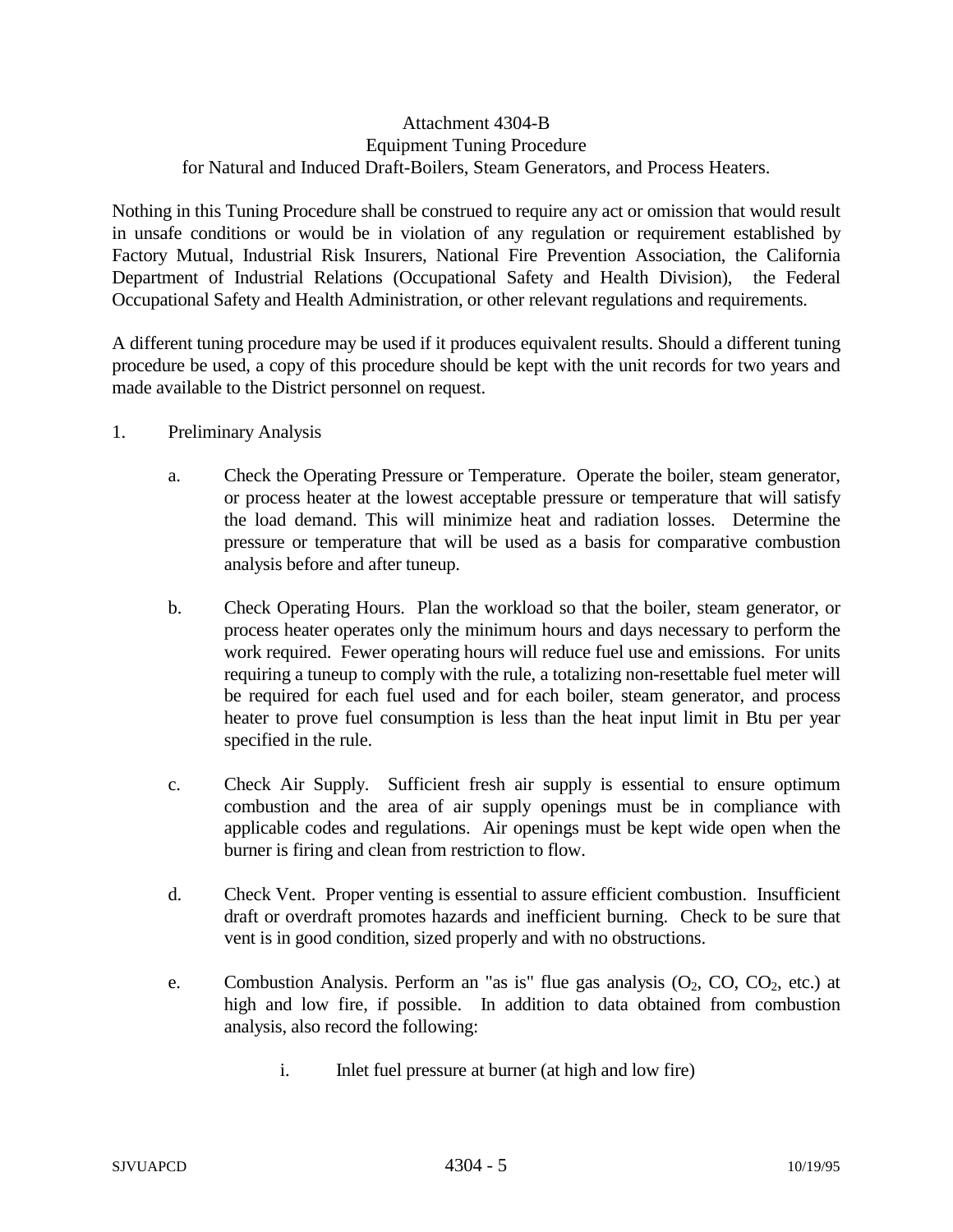- ii. Draft above draft hood or barometric damper
	- 1) Draft hood: high, medium, and low
	- 2) Barometric damper: high, medium, and low
- iii. Steam pressure, water temperature, or process fluid pressure or temperature entering and leaving the boiler, steam generator, or process heater.
- iv. Unit rate if meter is available.

With above conditions recorded, make the following checks and corrective actions as necessary:

- 2. Checks and Corrections
	- a. Check burner Condition. Dirty burners or burner orifices will cause boiler, steam generator, or process heater output rate and thermal efficiency to decrease. Clean burners and burner orifices thoroughly. Also, ensure that fuel filters and moisture traps in place, clean , and operating properly, to prevent plugging of gas orifices. Confirm proper location and orientation of burner diffuser spuds, gas canes, etc. Look for any burned-off or missing burner parts, and replace as needed.
	- b. Check for Clean Boiler, Steam Generator, or Process Heater Tubes and Heat transfer Surfaces. External and internal build-up of sediment and scale of the heating surfaces creates an insulating effect that quickly reduces unit efficiency. Excessive fuel cost will result if the units is not kept clean. Clean tube surfaces, remove scale and soot, assure proper fluid flow, and flue gas flow.
	- c. Check Water Treatment & Blowdown Program. Soft water and the proper water or process fluid treatment must be uniformly used to minimized scale and corrosion. Timely flushing and periodic blowdown must be employed to eliminate sediment and scale build-up on a boiler, steam generator, or process heater.
	- d. Check for Steam Hot Water or Process Fluid Leaks. Repair all leaks immediately since even small high pressure leaks quickly lead to considerate fuel, water and steam losses. Be sure there are no leaks through the blow-off drains, safety valve, by-pass lines or at the feed pump, if used.
- 3. Safety Checks
	- a. Test primary and secondary low water level controls.
	- b. Check operating and limit pressure and temp. controls.
	- c. Check safety valve pressure and capacity to meet boiler, steam generator, or process heater requirements.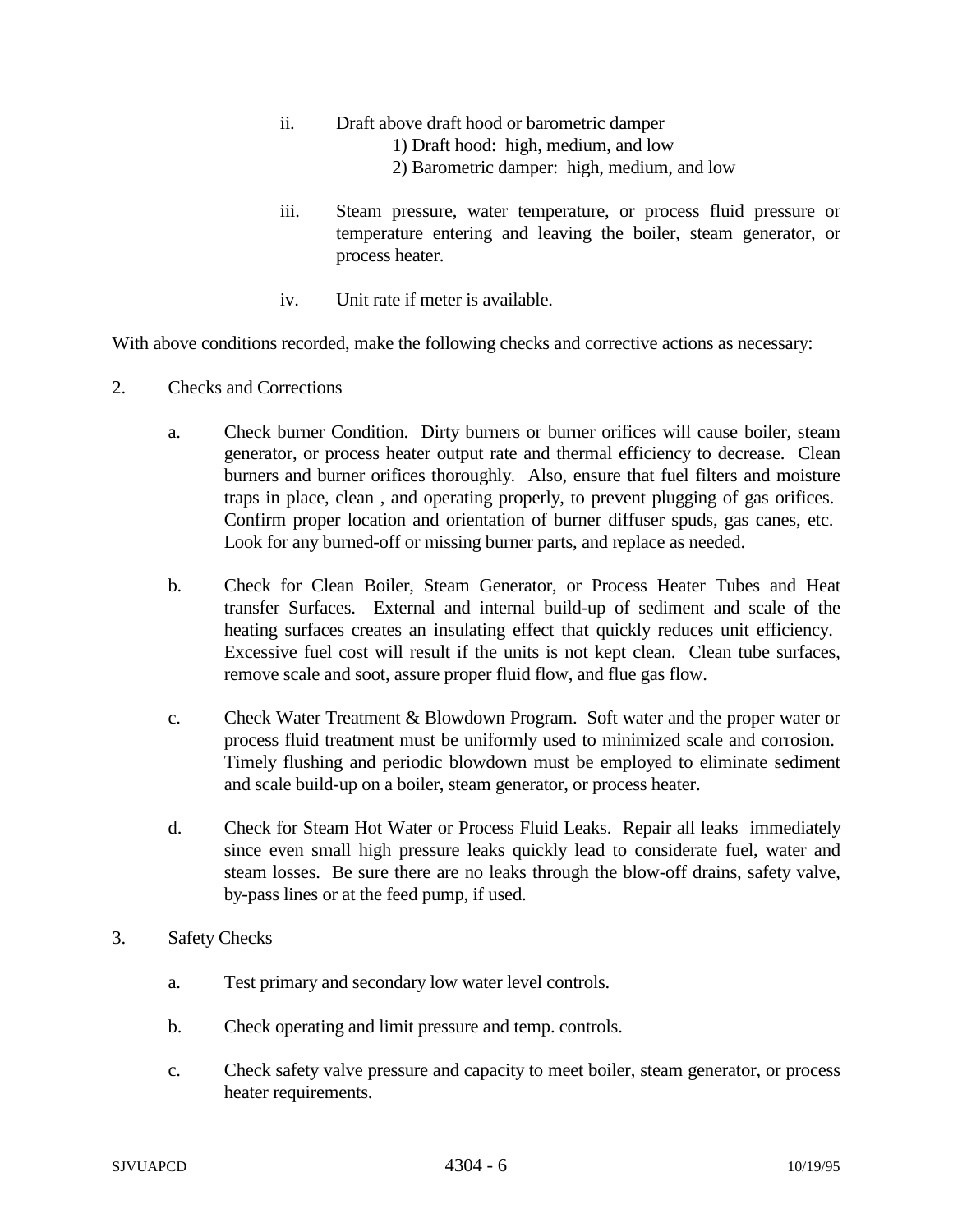- d. Check limit safety control and spill switch.
- 4. Adjustments

While taking combustion readings with a warmed up boiler, steam generator, or process heater at high fire perform checks and adjustments as follows:

- a. Adjust unit to fire at rated capacity. Record fuel manifold pressure.
- b. Adjust draft and/or fuel pressure to obtain acceptable, clean combustion at both high, medium and low fire. Carbon monoxide value should always be below 400 ppm at  $3\%$   $O_2$ . If CO is high make necessary adjustment. Check to ensure boiler, steam generator, or process heater light offs are smooth and safe. A reduced fuel pressure test at both high and low fire should be conducted in accordance with the manufacturers instructions and maintenance manuals.
- c. Check and adjust operation of modulation controller. Ensure, proper efficient and clean combustion through range of firing rates. When above adjustments and corrections have been made, record all data.
- 5. Final Test

Perform a final combustion analysis with a warmed up boiler, steam generator, or process heater at high, medium, and low fire, whenever possible. In addition to data from combustion analysis, also check and record:

- a. Fuel pressure at burner (High, Medium, and Low).
- b. Draft above draft hood or barometric damper (High, Medium, and Low).
- c. Steam pressure or water temperature entering and leaving boiler, steam generator, or process heater.
- d. Unit rate if meter is available.

When the above checks and adjustments have been made, record data and attach combustion analysis data to boiler, steam generator, or process heater records indicating name and signature of person, title, company name, company address and date the tuneup was performed.